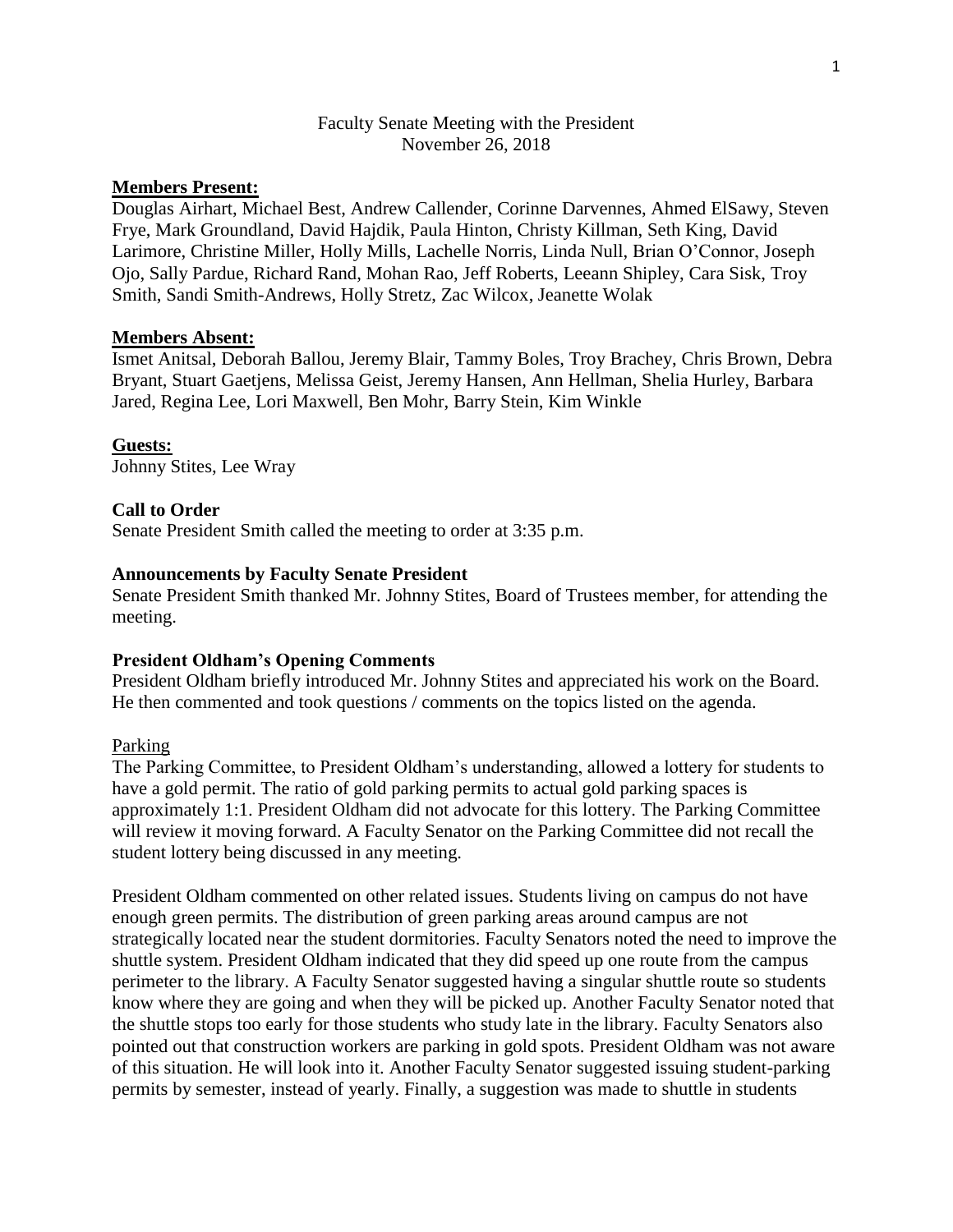during the upcoming busy TSSAA football tournament from different points in Cookeville, such as Tractor Supply. President Oldham was not familiar with this practice.

Update on President Oldham's Public Statement on the Research Misconduct Incident President Oldham appreciated everyone's patience throughout this process. Valuable lessons were learned and he looks forward to moving on.

- 1. Senate President Smith asked for the reason to send the letter to Congresswoman Black in the first place. President Oldham replied that her office and the sponsor asked for the results of the study.
- 2. A Faculty Senator expressed concern for the lack of communication surrounding the change of the PI in this study. This smacks of a lack of institutional control. Better attention was needed in the coordination of the whole process. This may be symptomatic of a larger problem at Tennessee Tech. President Oldham responded that the change of the PI did not happen until well after the original report was provided to the sponsor. An internal peer review process may be possible, though he is not sure if this is the best solution. Another Faculty Senator asked who is in charge of these things. He has heard of names being changed on research proposals before. We need to implement an internal control in this and other important matters. President Oldham indicated that there may be a specific and limited reason why an institution might need to change a PI on a research grant, but he is dismayed to hear about these changes happening without a clear reason. Another Faculty Senator pointed out the recommendations made at the last faculty meeting to Ms. Trudy Harper to revise policy 780 and asked how they will be implemented. President Oldham responded that Trustee Harper would be involved in some of the policy's revision. He noted that anyone could propose a revision to policy and work through TTU's approval system. A Faculty Senator from the College of Engineering informed President Oldham that the ex-Vice President in the Office of Research was pressuring junior faculty to put his name on their research proposals. This is inappropriate. Engineering faculty are frustrated about not being able to communicate this and other unfair practices to someone in administration. President Oldham stated that if things like this are happening, he wants to know about them.
- 3. Senate President Smith asked whether a lesson learned might be to reconsider appointing senior administrators and instead to conduct searches for these important positions. President Oldham acknowledged the strong sentiments regarding appointments. Bad hires through searches also occur. Mistakes were clearly made; we are correcting them, and moving forward. President Oldham has no plans to hire someone without a search in the near future, but appointees may still be necessary if conditions warrant them. Currently we have an interim appointment in the research office. President Oldham intends to open up a national search for this position in the spring.

## Faculty Morale / Appreciation of Faculty

1. President Oldham is a faculty member himself. He has tremendous respect for TTU faculty. We are in the business of educating our students for future success in the workforce. Students would not be served without an effective and talented faculty. The Board of Trustees feels the same way. President Oldham welcomes suggestions on how to express appreciation for faculty on campus. He considers the best way to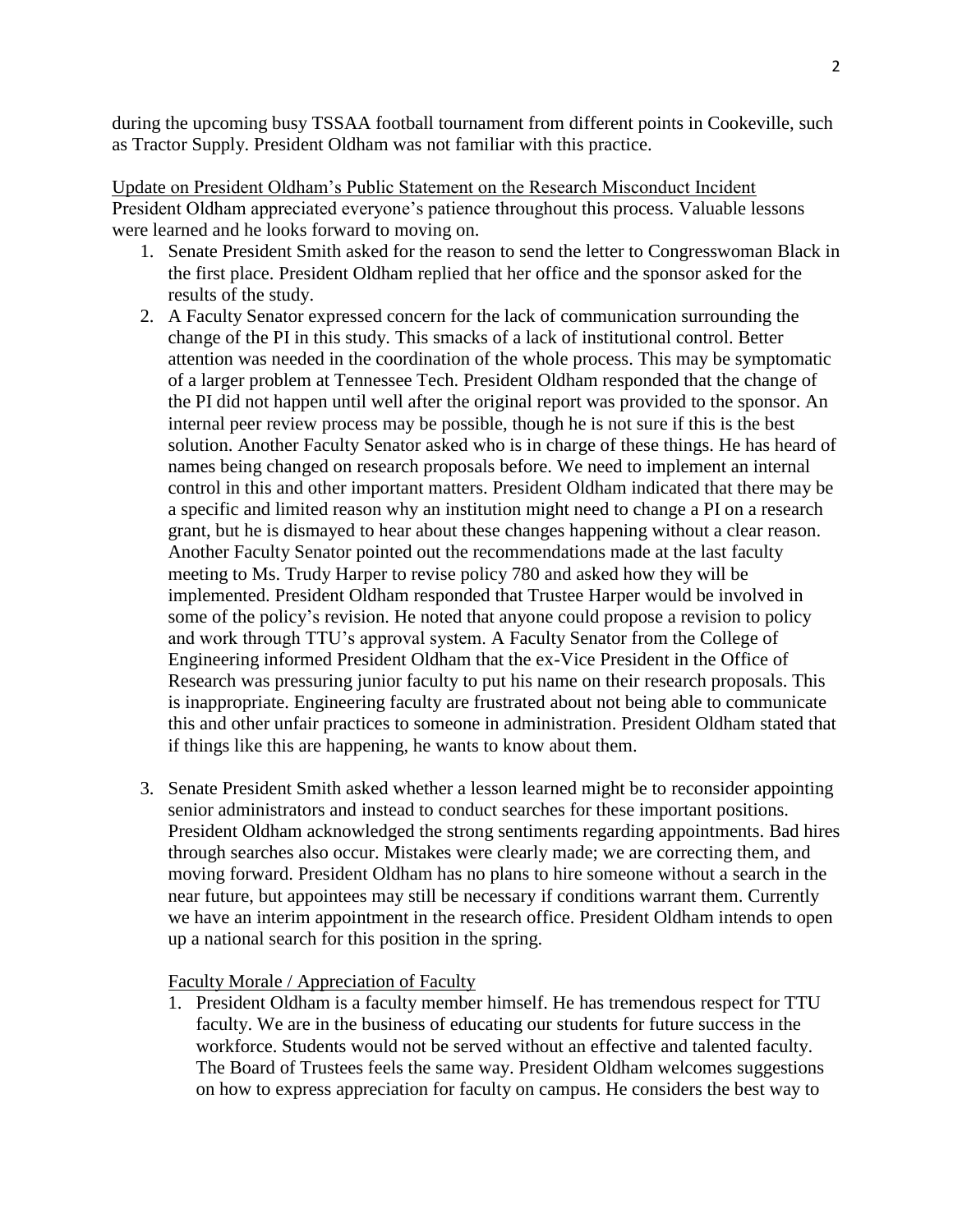appreciate faculty is to try to provide optimum working conditions and increase salaries. He has consistently put salaries as a priority in the budget process. He welcomes other ideas.

- 2. A Faculty Senator from the College of Engineering noted that his College feels beat down by the research misconduct process. Faculty members from the College of Engineering believe that the President is not happy with them. Their needs are not being met. Some faculty question whether the 3 million dollars received is being spent appropriately. Their proposals are being turned down. President Oldham strongly expressed his support for the College of Engineering. If he did not believe in the Engineering faculty, then he would not have lobbied for 5 years to secure the appropriation for the College of Engineering. This money is already being spent strategically. The Interim Dean of the College of Engineering and members from the Provost's office have been meeting to determine how best to spend the money. Nashville wants to ensure that the money is being spend appropriately, for the purposes intended. Significant funds (half a million dollars) have been allocated to build a new building for vehicular engineering. The new Dean of Engineering will have input on how to spend these funds in a strategic and appropriate manner. This will certainly help in the recruitment of this new Dean. In short, it is the College of Engineering's money. The College of Engineering is critical for the future of Tennessee Tech University.
- 3. Senate President Smith pointed out that faculty morale is low. Some of this originates from injudicious language at some Board of Trustees meetings. He also indicated that President Oldham has not spoken up for faculty. President Oldham replied that he has spoken to Board member personally in support of TTU faculty and the importance of tenure, often in private. Sometimes it is inappropriate to make such statements in a public Board meeting. He apologized if faculty perceived him as not being supportive. This is not the case. As President, the best way to affect the lives of faculty is to hire more tenure-track faculty and by increasing faculty salaries. These are both ongoing goals of President Oldham.
- 4. A Faculty Senator has heard that new faculty are signing contracts that jeopardize their copyright privileges. President Oldham was unaware of this situation. He will investigate this issue in the new hires' contracts. He noted that Intellectual Policy and Copyright policies are still pending. Standard practice, he indicated, is that intellectual property (i.e. research) is generally owned by the university, which shares royalty income (or the like) with the faculty researcher. He is hopeful that this will be reflected in TTU's new policy. Copyright of online course material is trickier. President Oldham has recommended two separate policies, one for Intellectual Property and the other for Copyright.
- 5. Another Faculty Senator revisited the issue of taking out funds for promotions from the raise pool. This practice began four years ago, since 2015-2016. This practice seems to be less impactful for faculty pay than the previous way of funding promotions by taking the funds out of the general pool. President Oldham understood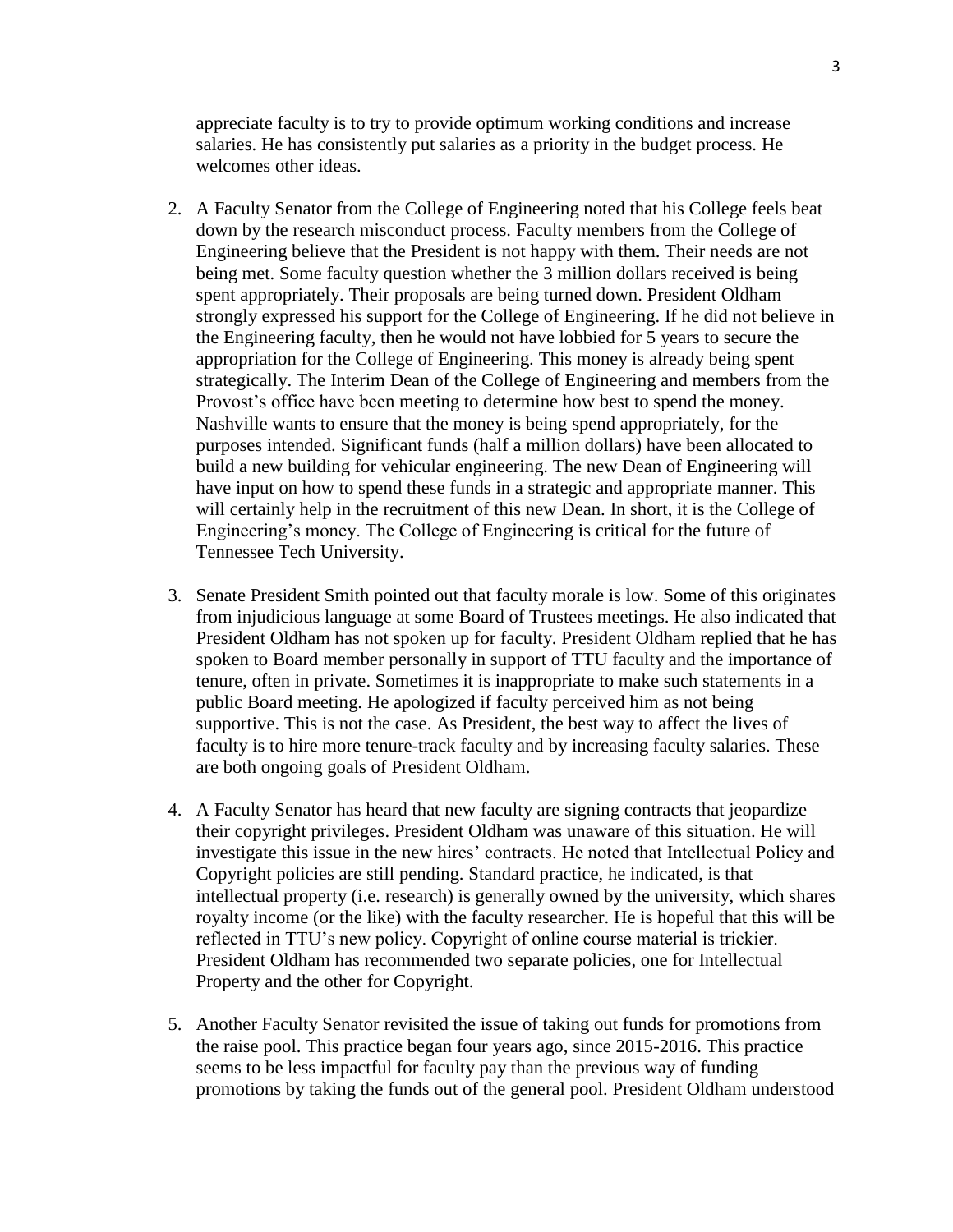and agreed with this statement, although he also pointed to the complexities of the budget. He would love to increase faculty salaries more, but the resources have to be there. There was confusion about the state mandated 2.5% raise, which led the faculty to believe that they would receive this same percentage. Faculty did not think that the promotion raises would come from this pool; hence, there was a perceived lack of transparency. President Oldham thought he communicated this well, but conceded that the administration will be clearer in the future. The Faculty Senator indicated that this was another example of perceived disrespect felt by faculty. This example and some derogatory statements made at Board meetings contribute to the low morale of the faculty. He suggested that efforts be made to mend the relationship between the administration, the Board, and faculty moving forward. President Oldham agreed with this recommendation. A public and laudatory affirmation of the importance and value of faculty will be a positive first step in this process. Senate President Smith interjected that he has witnessed President Oldham defend faculty and the importance of tenure in board meetings. Since faculty do not hear and see this, they do not believe it is happening. Hence, faculty would appreciate a more public affirmation by President Oldham and the Board of Trustees. President Oldham agreed, yet also mentioned the importance of timing to get the desired result. Sometimes these conversations are better held privately and in different ways.

- 6. A Faculty Senator pointed out how Tennessee Tech is losing young faculty who have found other jobs that support them better. He also questioned whether we want to be a Ph.D. granting institution or if we want to return to our previous research designation. His point is that Tennessee Tech needs to invest in its Ph.D. programs by hiring qualified, tenure-track professors, not lecturers. He commented on the long hours faculty put in throughout the university, far more than 40 hours per week. Faculty put in this effort because they truly love their jobs and are highly dedicated to their students. Finally, he indicated that TTU faculty salaries are lower than the national average. Again, faculty would value some appreciation for their efforts. President Oldham thanked him for his comments. He stated that Tennessee Tech University has a higher percentage of tenured and tenure-track faculty than the other R-1 institutions in Tennessee. Furthermore, average faculty salaries are comparable to faculty salaries at other similar institutions.
- 7. Another Faculty Senator pointed out that before President Oldham's arrival, there was a time when every Dean, the Provost, and the President departed from Tennessee Tech University. She felt a feeling of abandonment. The Faculty Senators in this room stayed, they were loyal. They worked hard to rebuild this university. It was demoralizing to note how the Office of Research took credit for the newly acquired Carnegie status, when faculty, in reality, toiled hard for years to earn it. It is important to acknowledge the hard-working faculty. We all share in the successes at Tennessee Tech University, administrators and faculty alike. She also indicated the raise disparity between the administrators and the faculty.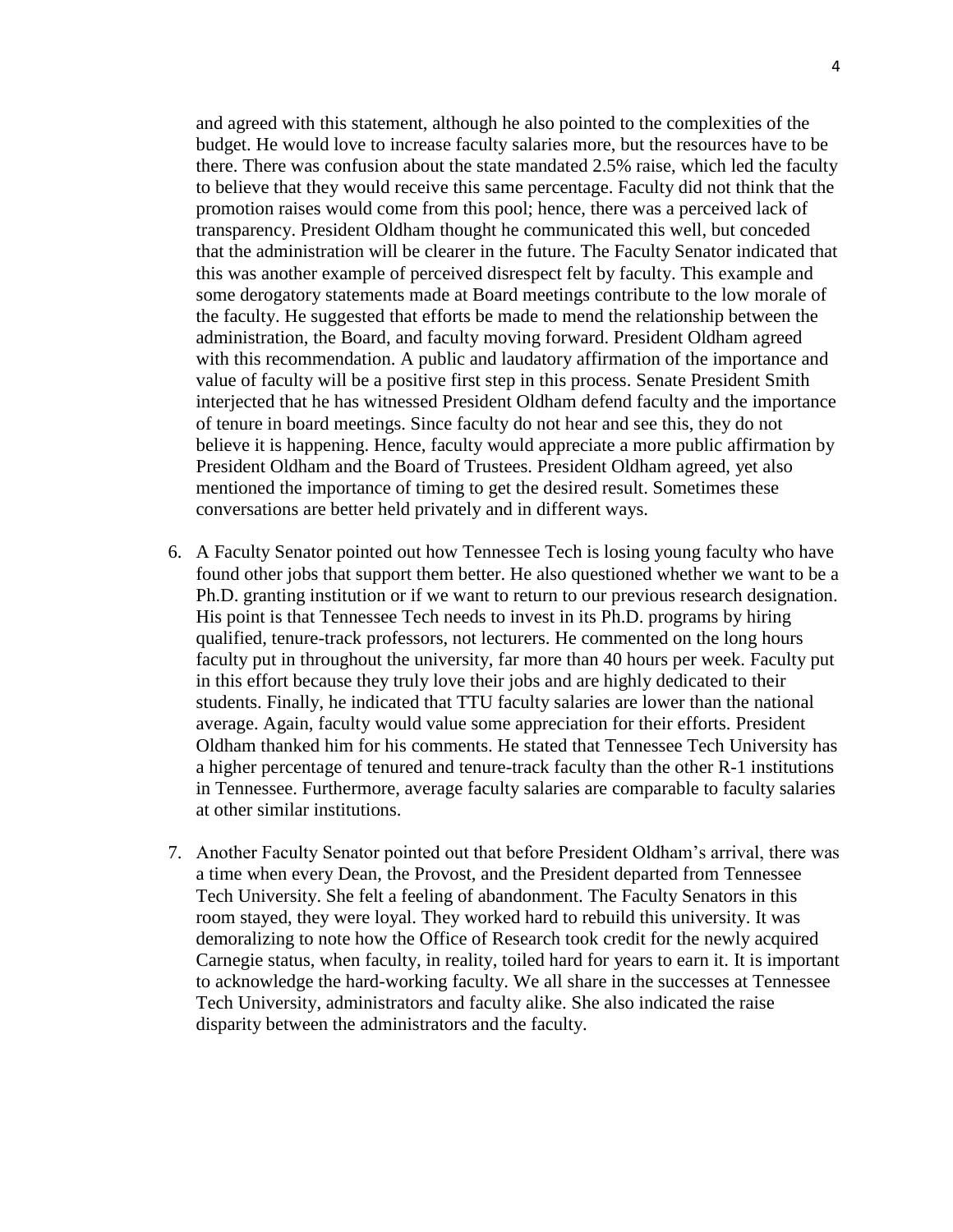- 8. A Faculty Senator suggested President Oldham hire the new VP for Research from industry (Chrysler, NASA, GE…). President Oldham replied that the search committee would consider this suggestion.
- 9. Another Faculty Senator reminded President Oldham of her suggestion made at the Faculty Senate Retreat in the summer of a short-term PR campaign to celebrate research achievements on campus. She asked the status of this request. President Oldham responded that he is in favor of this initiative and he noted Dr. Birdwell's guest blog, Research Day, and the opportunity to include TTU news items on page 3 of the *Herald Citizen* every other week. Mr. Lee Wray will work on a plan to celebrate research at TTU. President Oldham also noted that the work of a faculty member or a student group is recognized at the beginning of Board meetings. He is committed to promoting TTU faculty and students.

## Revamping of the Faculty Awards Ceremony

President Oldham would like to see a year-end celebration of all faculty. He asked the Senate for ideas on how to accomplish this. There has been poor attendance at the last few faculty awards ceremonies. How can we improve this to include the celebration of all faculty? Some discussion included changing of venue, announcing the winners at the ceremony (not beforehand), recognizing the finalists as well, and determining the types of awards and the prizes.

### Questions for Board Member Johnny Stites

Senate President Smith took the opportunity to see if Faculty Senators had any questions or comments for Mr. Stites.

- 1. A Faculty Senator noted derogatory publicity stemming from some Board members, including from Mr. Stites. These unfavorable statements lower faculty morale. Has the Board discussed strategies on how to improve its relationship with the faculty with the aim of also improving faculty morale?
- 2. Mr. Stites noted that all of the Board meetings are online and he encouraged Faculty Senators to listen to them themselves. He has stated that he is in favor of paying good teachers more. He does not want to pay those who are not getting the job done. He never said that faculty members at Tennessee Tech were not getting the job done. He has simply noted that the state of Tennessee has adopted a pay for performance model, so he is supportive of this initiative, as are most of the Board members. It is our responsibility as Board of Trustees to attract the brightest and the best and to pay faculty what they deserve. You cannot do this if you are paying everyone the same across the board. The low performers would love this. Tenure allows low-producing faculty members to skate by more easily than if we did not have it. Education is the only place on the face of the earth that has the tenure model.
- 3. A Faculty Senator replied that faculty members work for less money in Academe partially because of tenure. She noted the detriments of applying a free market system to higher education. How many NSF grants, for example, might a professor win if tenure goes away?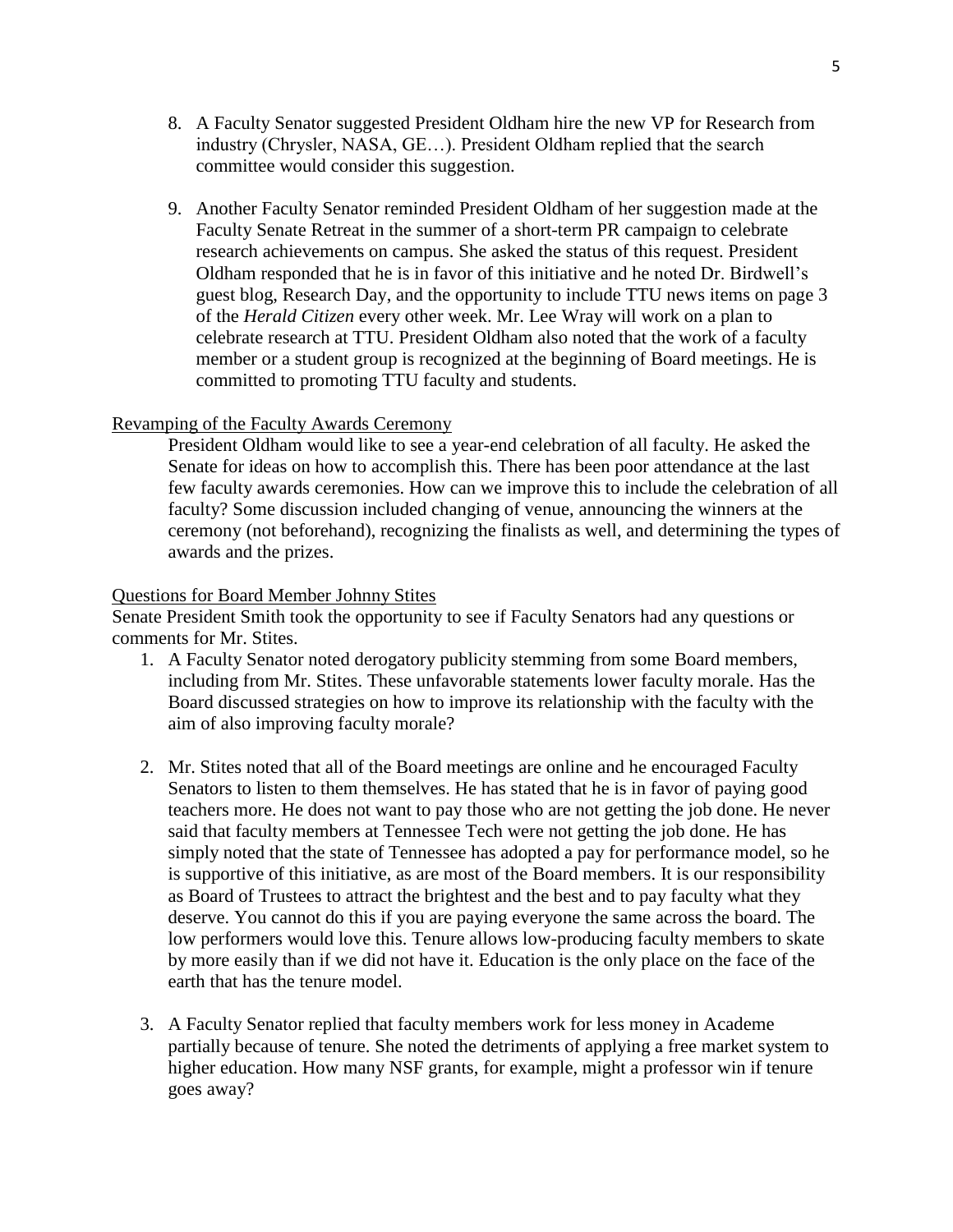- 4. Mr. Stites replied that tenure is not going away. His conversation with President Oldham has always been how to fix tenure so that unproductive people cannot hide behind it.
- 5. The Faculty Senator replied that a policy is already in place to remove a faculty member with tenure. This happens regularly. Another Faculty Senator remarked that she gave up a high paying job in industry because she enjoys teaching students and that tenure allows for flexibility in her research and teaching. Instead of the Board focusing on a handful of unproductive faculty, they could celebrate innovative teachers and researchers. Another Faculty Senator suggested Tennessee Tech develop a plan to recognize the stellar achievements of tenured, full professors. She recommended an endowment that included travel money for faculty scholars, funds to support graduate students, and supply money. She reiterated that the academic world is different from the business world and that faculty value tenure. In a sense, tenure is part of our paycheck. People do not understand how much faculty go through to achieve tenure. It is a difficult path.
- 6. President Oldham reiterated that tenure is not going away at Tennessee Tech University. A Faculty Senator replied that she is on a committee that is working on changing the policy for tenure. President Oldham clarified that this does not mean tenure is going away, but rather the committee is exploring how tenure will be rewarded and, afterwards, monitored. Faculty should not be concerned with this issue.
- 7. Mr. Stites interjected that this March marks the second anniversary of the existence of the Board at Tennessee Tech. He has learned from meetings with the last two Faculty Senate Presidents. President Oldham has also helped Board members to understand the role of tenure. Mr. Stites also noted that before tonight, he has never been asked to attend a Faculty Senate meeting, nor has any other Board member. He was told, "it is our meeting, you don't come to our meeting unless you are invited." Several faculty members clarified that was not the case. Mr. Stites continued that a lot of what has been told about what he believes and what he says is not true. His primary belief is that we ought to pay people for performance. Tenure is not on the table. Statements perceived to be said by Board members are misinformation. He and his wife are willing to give \$10,000 toward an initiative that supports faculty members. He has 20 years of experience working on different types of Boards of Trustees. He has always fought for Tennessee Tech University and will help us go to the next level. The Board has only existed for two years. He has noted how some faculty members have attacked President Oldham. He asked for more support for "our employee." Mr. Stites has great respect for academics. Some of his best friends have Ph.Ds. If anyone has a question about the Board, please ask a Board member for clarification. You should talk to someone, though, other than the faculty representative to get other viewpoints on issues. A Faculty Senator asked if he was referring to Faculty Senator Melissa Geist, to which Mr. Stites replied, "Yes, she is your representative on the Board." At this point, several Faculty Senators defended Faculty Senator's unwavering commitment to faculty concerns and to the well-being of the university. Faculty Senators have watched and listened to the Board meetings themselves and have gathered their own conclusions. Mr. Stites clarified that he has great respect for Tennessee Tech's faculty and recognized their dedication. A Faculty Senator suggested